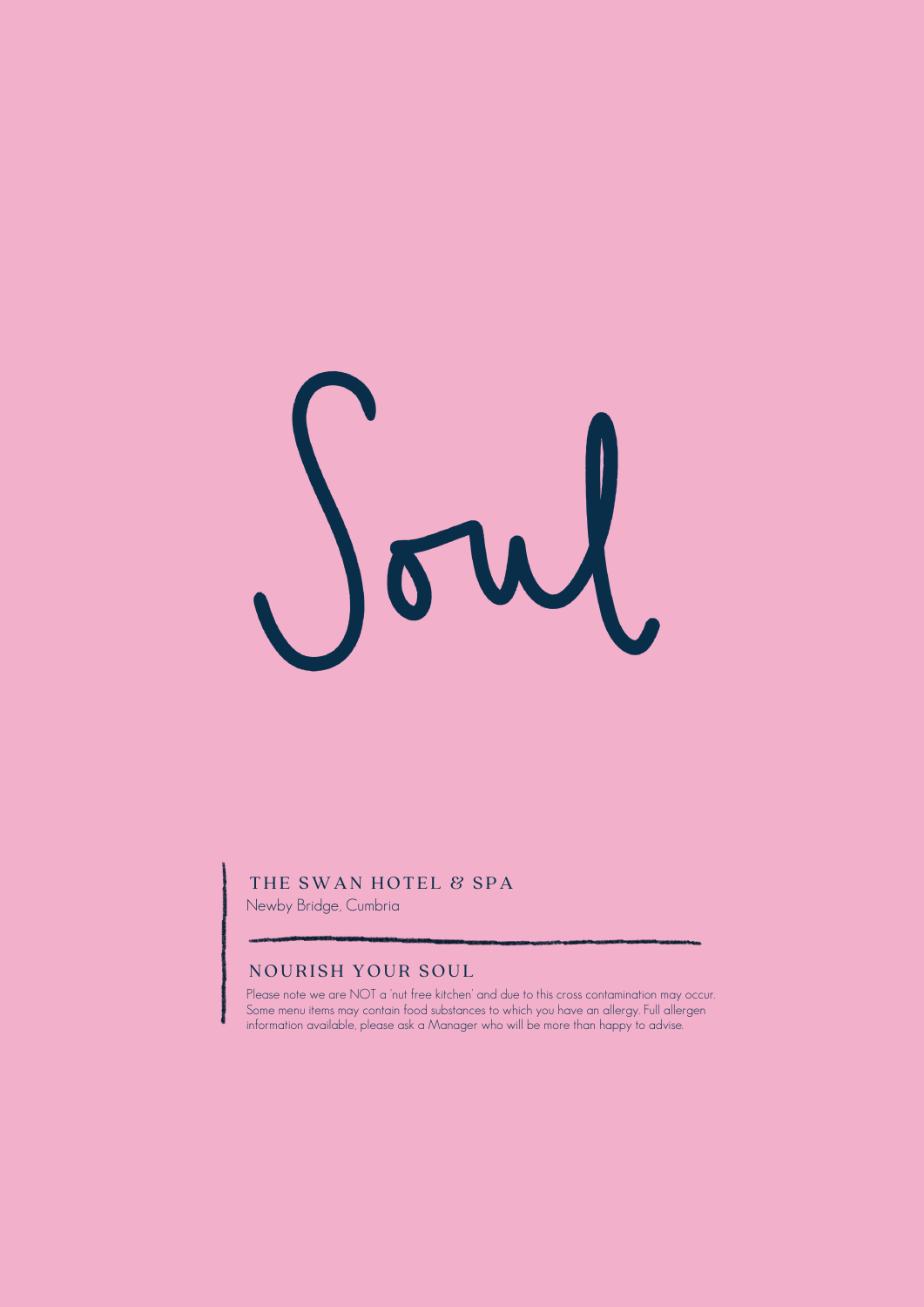## **STARTERS**

Baked queenie scallops,truffled leek cheese sauce,pecorino £13



Ham hock terrine, pickles, toasted sourdough (GF available) £9.50

Cartmel Valley smoked salmon, beetroot, crème fraiche (GF available) £12.50

Steamed vegetable gyoza, black sesame seeds, soy dipping sauce



King oyster mushroom ramen, rice noodles, bok choi, soft boiled egg



Swans Gentlemen's Toast, braised beef shin, bone marrow, cured egg yolk, crispy onion £11.50





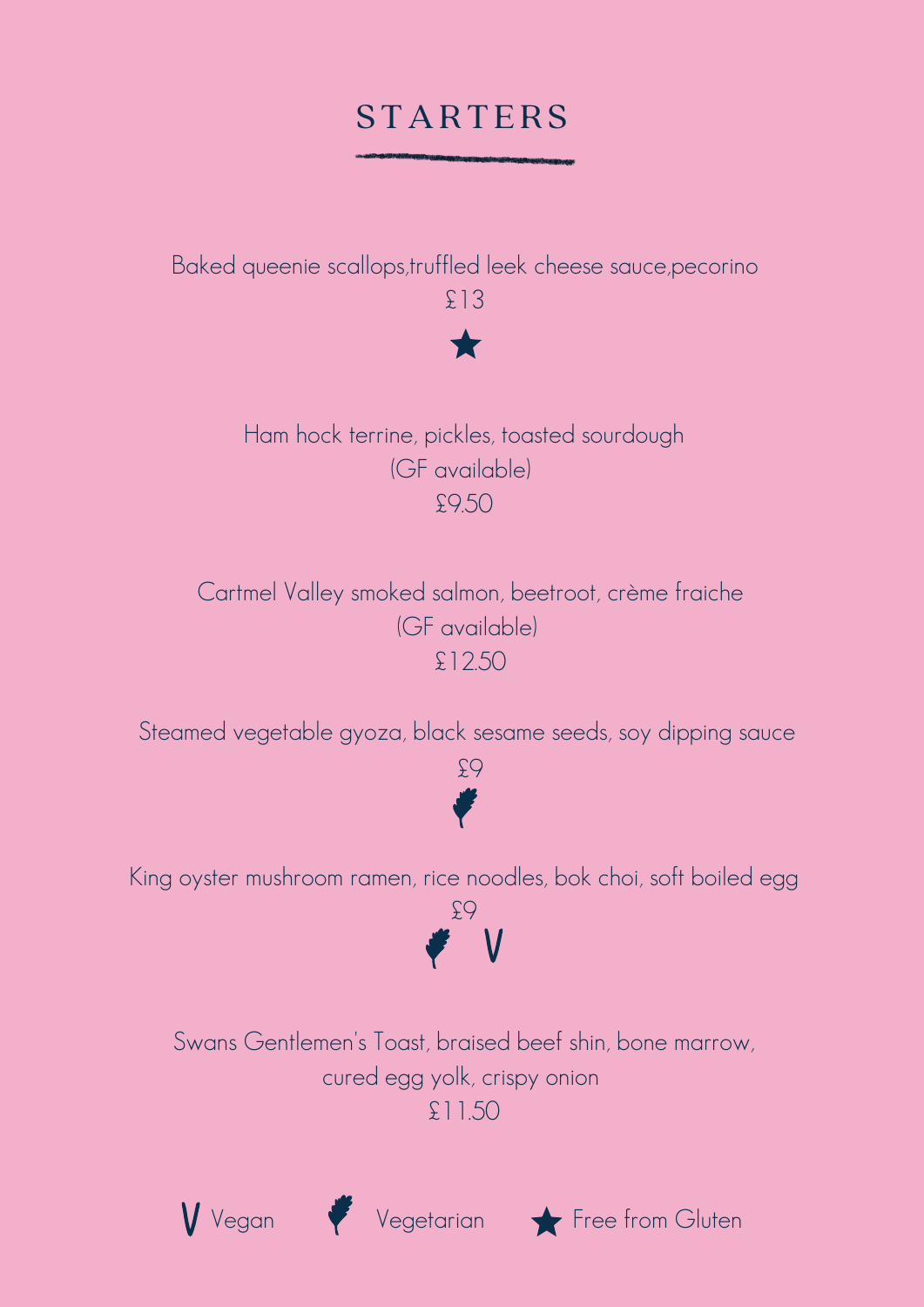## M A INS

Braised daube of beef, stock pot carrot, creamed potatoes, roast shallot puree, red wine jus £20 ★ Crispy pork belly, apple, smoked mash ,black pudding bon bon, kale, jus £20 Seared chicken breast, king oyster mushroom bubble & squeak, greens, porcini cream £19  $\bigstar$ Herdwick Barnsley Chop, gnocchi, asparagus, peas, feta, caper & mint dressing £24.50 Gnocchi, asparagus, peas, feta, caper & mint dressing £14.50  $\bigtriangledown$ Miso roasted cauliflower steak, caper & golden raisin puree, crispy shallots, kale, smoked mash, toasted almond dressing £16.50 ▓ V Vegan Vegetarian Free from Gluten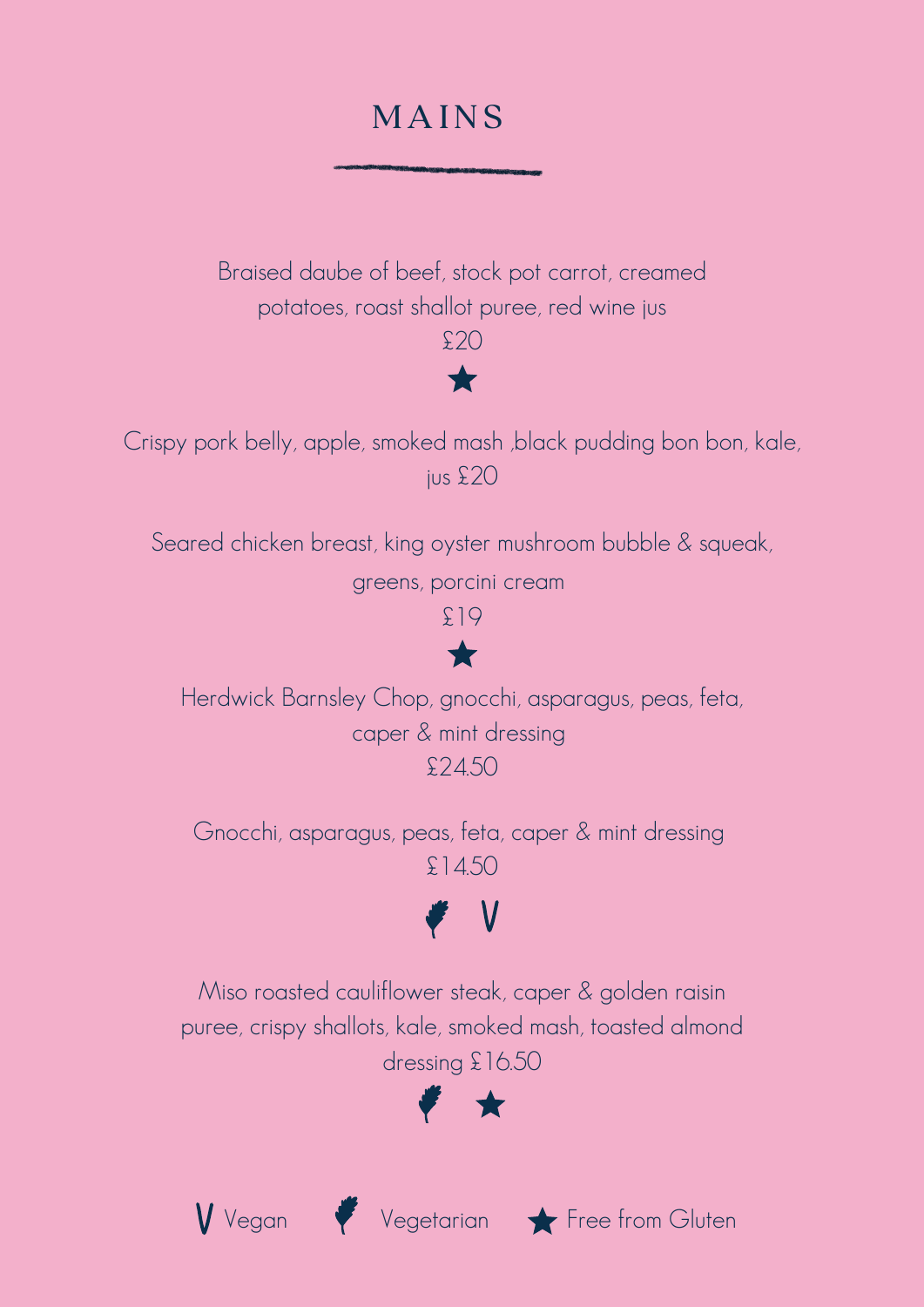## **MEAT**

All steaks served with homemade chips, onion rings, confit tomato, field mushroom, fine beans

All steaks are aged to a minimum of 21 days and are locally sourced





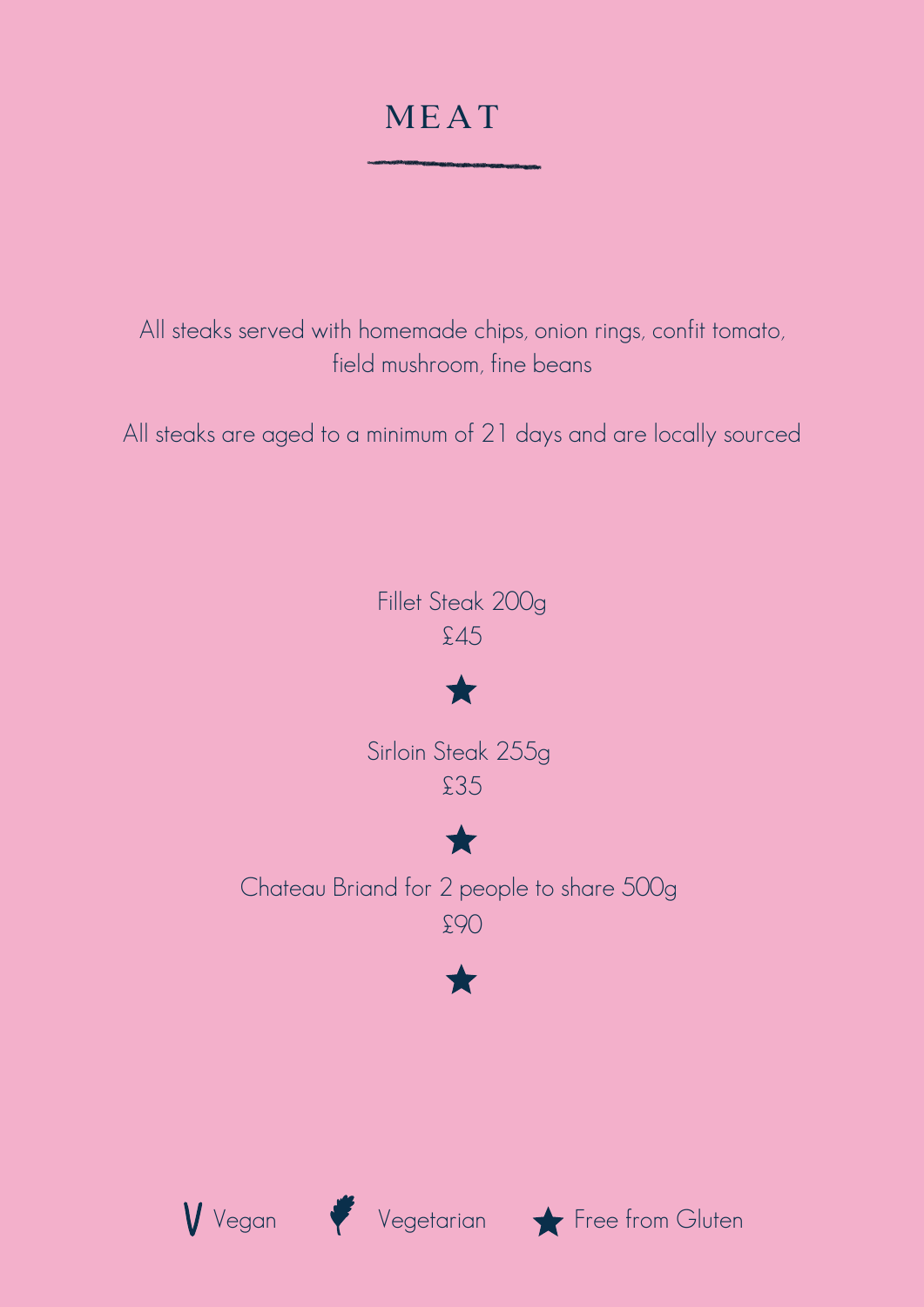## **FISH**



Fillet of Sea Trout, chive butter sauce £20

★

## Whole sea bass, sun blushed tomato, roast garlic, 'burnt butter' £27 ★

Whole lemon sole, glazed tar tar hollandaise £36

 $\bigstar$ 





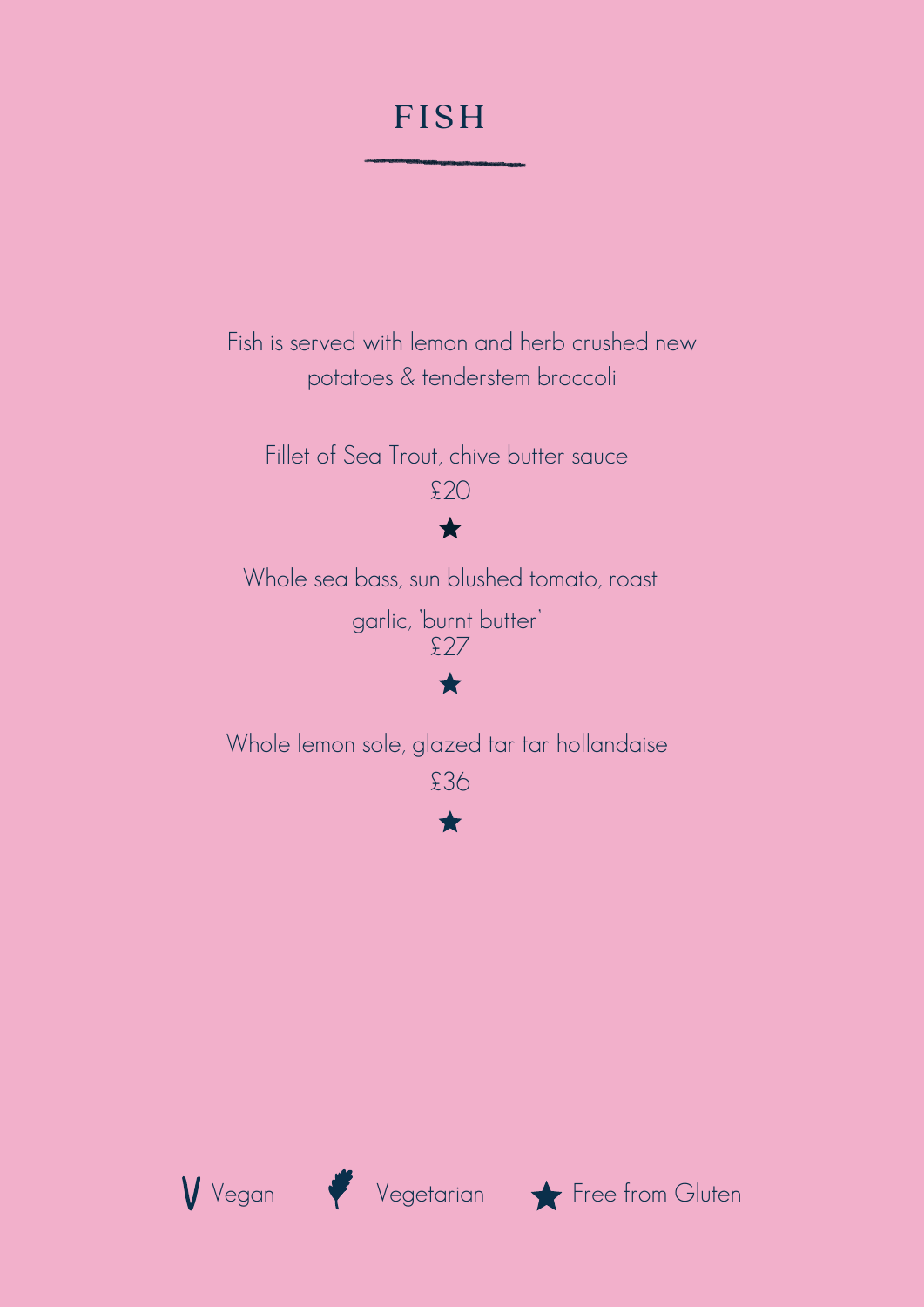## **SIDES**



All sides £5





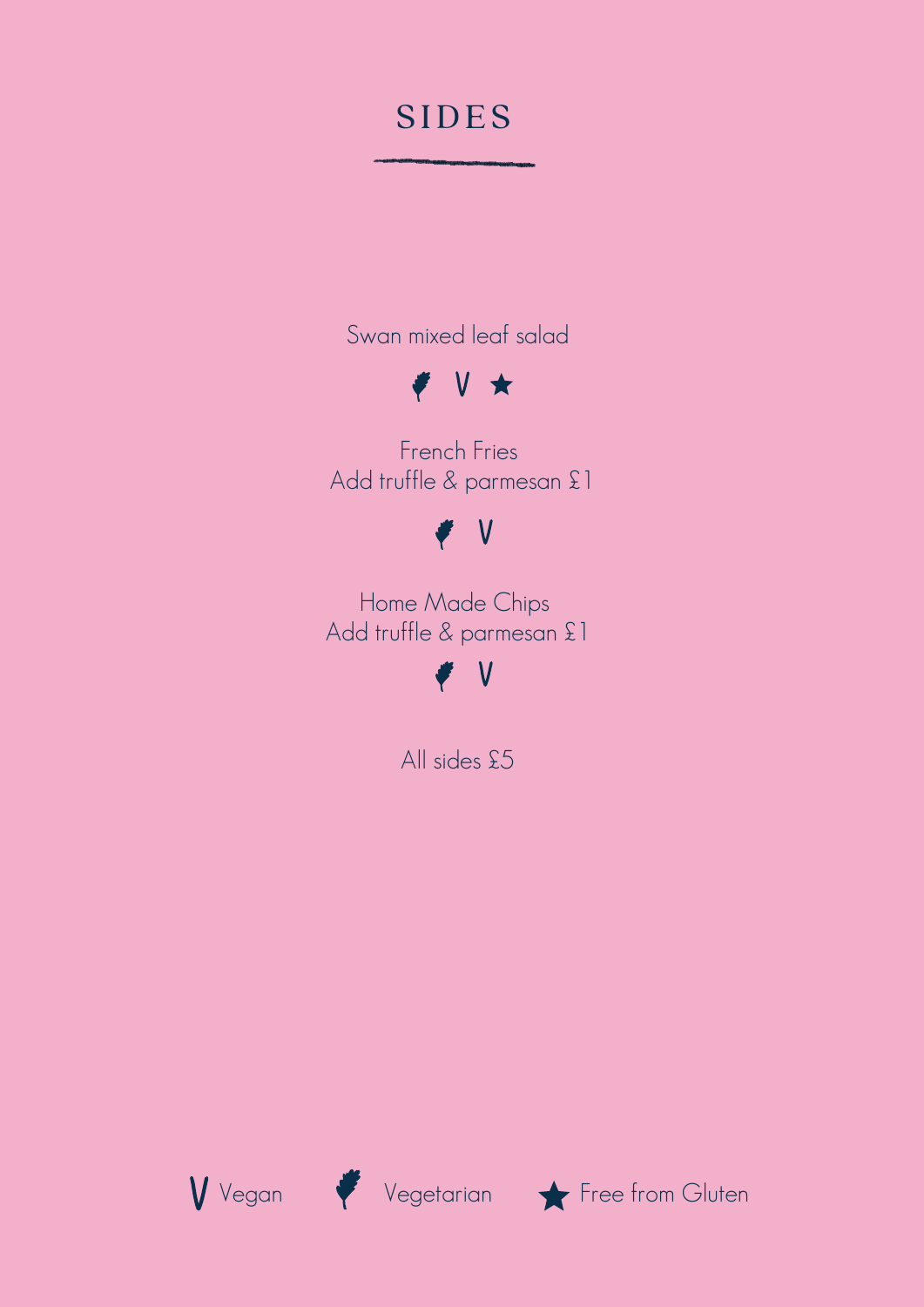# **DESSERTS**